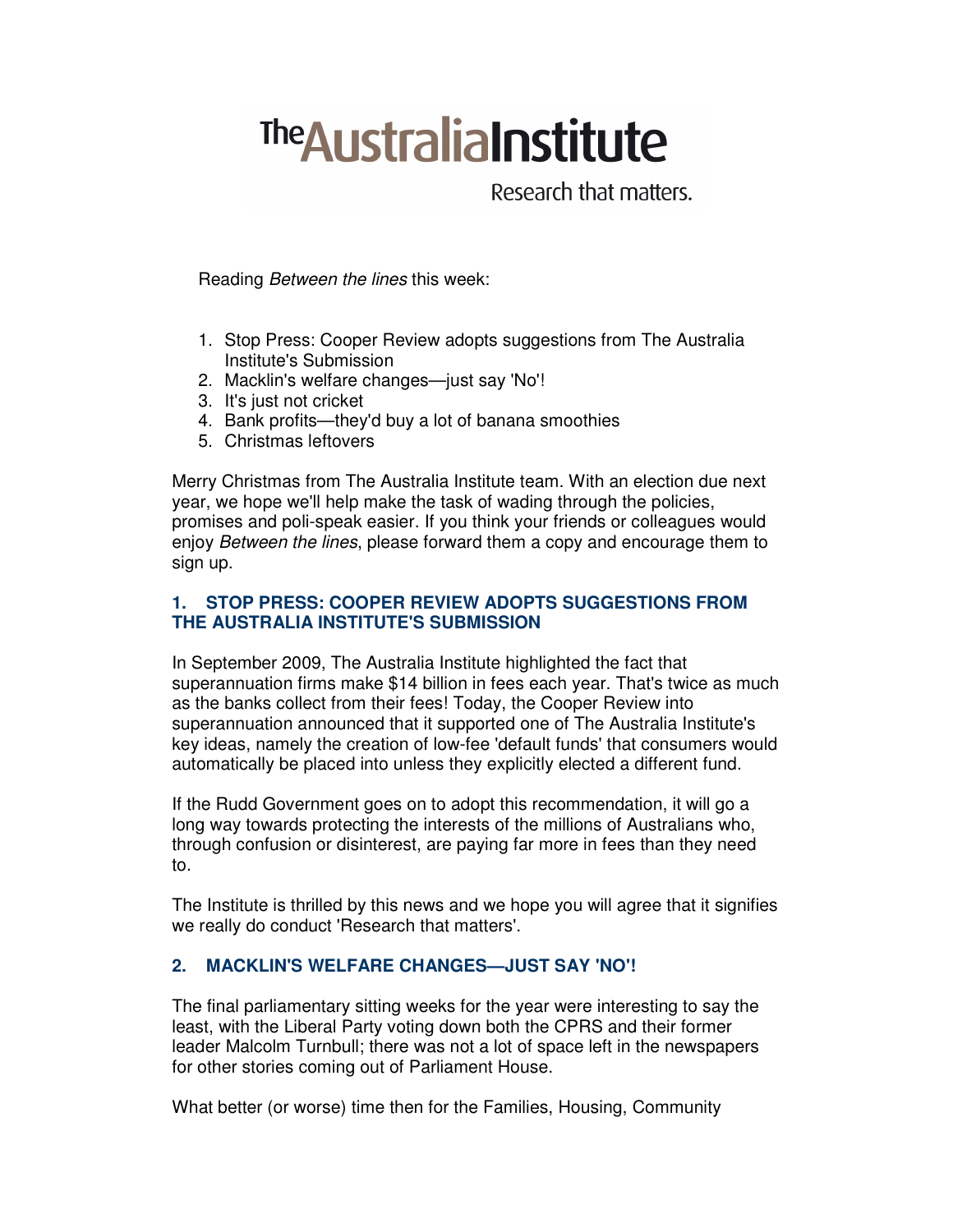Services and Indigenous Affairs Minister Jenny Macklin to announce the most significant change to the delivery of income support payments in Australia since the Social Security Act was introduced in 1947.

The good news is that she announced that the Rudd Government would reinstate the Racial Discrimination Act in the Northern Territory. The suspension of this Act had previously been used to 'quarantine' some of the payments made to Indigenous people and, in turn, force them to use a government-issued card, the BasicsCard, to ensure that they spend 'their' money on groceries. The bad news is that rather than scrapping the idea of the BasicsCard, the Minister announced, when no-one was listening, that the government now intends to extend this approach to controlling the lives of other recipients of government money.

The lucky groups that are now to be targeted for receipt of the BasicsCard include: unemployed people and parents who lack a pattern of employment and have been on income support for 102 out of the last 104 weeks; young 'disengaged' people aged 15 to 24 on income support for 13 of the last 26 weeks and those already referred to Centrelink in instances of child protection, school attendance and other matters.

Centrelink social workers will also be able to apply income management selectively across all payment types for people subject to financial abuse, victims of domestic violence or those facing a 'financial crisis'.

The new scheme makes a mockery of the government's commitment to evidence-based policy. There is no hard evidence that income management actually works; indeed, the government's own analysis of the intervention measures in Closing the Gap in the Northern Territory found that in many areas things have actually worsened.

Where is the hard evidence that a young person's money management and life skills will be improved if they lose control of their payments? Where is the evidence that women fleeing domestic violence or an elderly person facing abuse won't be discouraged from seeking help from authorities or Centrelink social workers because they may be put on income management? Where is the evidence that this scheme will ensure that disadvantaged communities and individuals are socially included?

Buried in the minutiae of detail, and against a backdrop where approximately 30 per cent of Centrelink decisions are overturned when they get to the Social Security Appeals Tribunal (SSAT), are proposals that would fundamentally alter the review and appeals system and make it less accessible. Currently, nine out of every ten decisions changed by the SSAT involve situations where Centrelink failed to properly collect and assess relevant information about a person's circumstances, failed to interpret facts correctly, or applied the legislation incorrectly.

A further opportunity for class-based discrimination is evident in the 'innocuous' discussion paper on 'payment innovation and information sharing'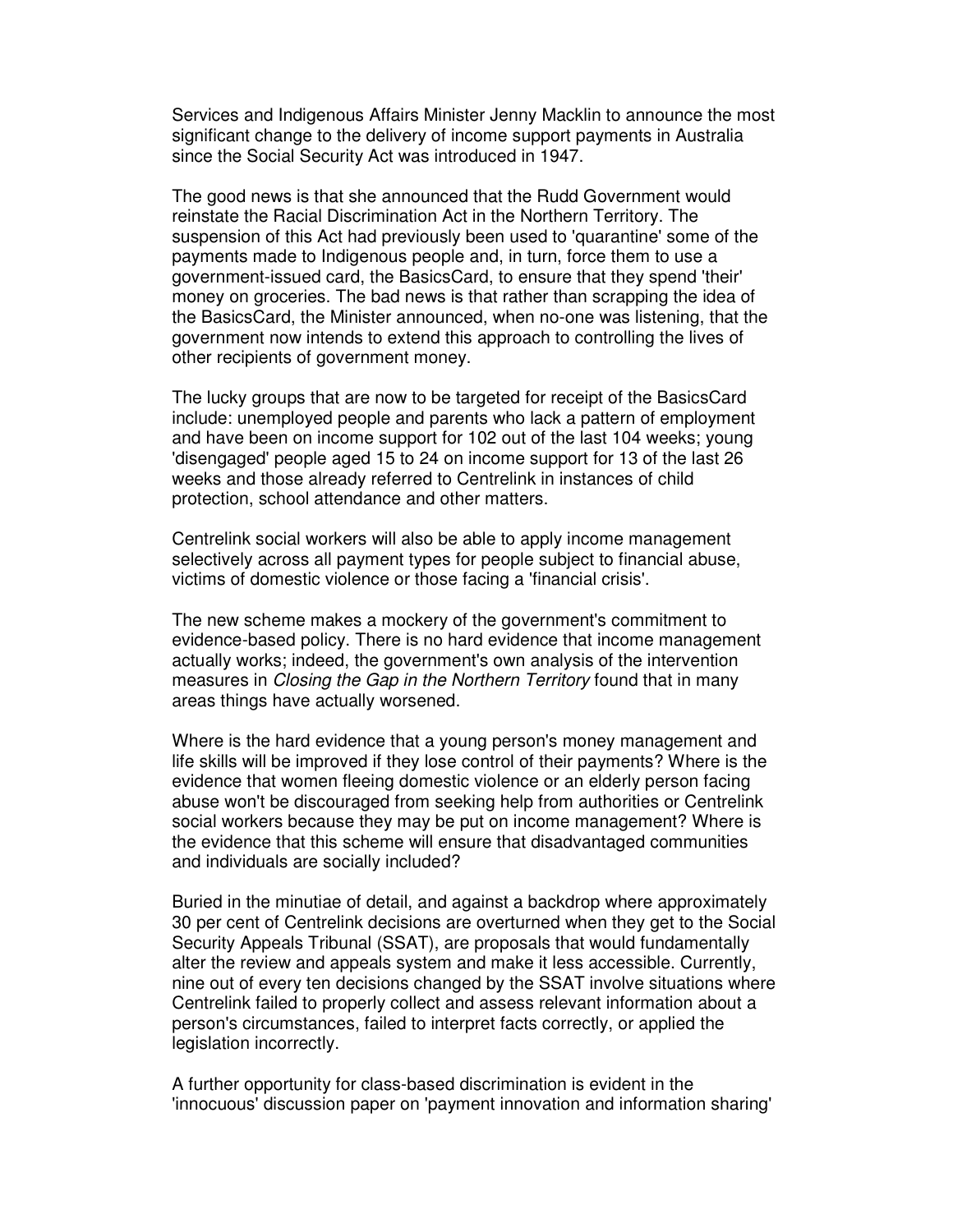across all government agencies released by the Department of Human Services. The paper articulates a future vision for service delivery over the next five to 10 years and argues that 'conditional welfare' is a global 'trend'. It seeks views from industry about the capacity of existing technology to develop a welfare card that could capture purchasing data and control individuals' spending by way of a barcode system. Fears expressed by the community welfare sector about the extension of the BasicsCard as a tool for the surveillance of the poor are fast becoming a reality.

Of the new income support management regime, Gerard Thomas of the Welfare Rights Centre, believes, 'where an obvious local community exists, then community control of local decisions about voluntary income management is the way forward. Income support is not the problem. Neither is it the solution. But we should question the \$350 million price tag to feed the bureaucracy extending income management to 20,000 people in the NT.

'The real debate should be about providing an adequate level of income to meet daily living expenses, not seeking to control the lives of large numbers of Australians living on poverty-level benefits. The government's plans to control spending are paternalistic and counterproductive. The solution is simple. Macklin's welfare changes … just say no!' said Mr Thomas.

A Senate Community Affairs Committee will examine the legislation. Submissions are due by 1 February, with the Committee to report by 7 March 2010. A range of organisations including ACOSS, the Welfare Rights Centre, St Vincent de Paul, the Central Australian Aboriginal Legal Service and the North Australian Aboriginal Justice Agency have written to the Committee seeking to extend the inquiry for an additional four weeks in order to collect evidence.

### **3. IT'S JUST NOT CRICKET**

The CPRS is stalled in the Senate because the Coalition doesn't want it, the Greens don't want it, Nick Xenophon doesn't want it and Steve Fielding doesn't want it. Their objectives and their objections are all quite different, but the government has managed to unite them in their opposition to its scheme. Although the parliamentary politics of the CPRS might have been explosive, it's hard to see the public caring quite so much. Can you imagine a rally in favour of the CPRS? 'What do we want? Unambitious targets and a complex trading scheme! When do we want it? We want the legislation passed ASAP but we are OK with the scheme not commencing until 2011 with serious reduction targets to come into effect after 2020!'

The Minister for Climate Change has done a great job of getting the leaders of big environment organisations, big business groups and even some in the Liberal Party to support her so-called Carbon Pollution Reduction Scheme. Her challenge now is to convince the public to do the same. But recent polling shows that she hasn't been too successful in explaining her scheme to the people, or in convincing them of the need to rush the legislation through the Senate.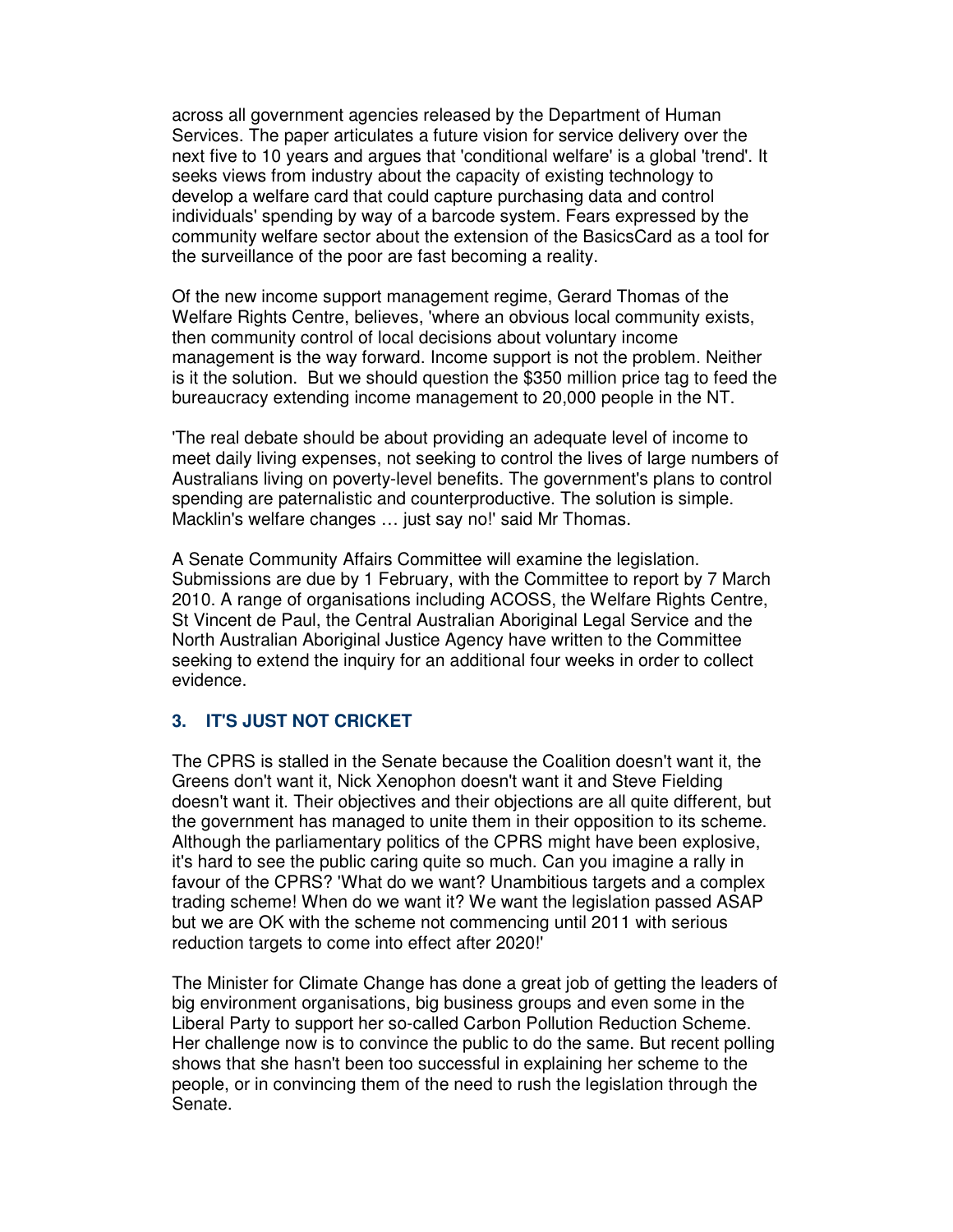Rather than building a strong case for the CPRS over the past 12 months, the government has instead focused on defending it from those who would question it and, although the Minister has a reputation for never looking rattled, she certainly doesn't have a reputation for answering the hard questions. Like a tail-ender blocking the way towards a drawn test match, the Climate Change Minister has met question after question with indecipherable jargon. She has never really tried to score any runs, seeming more concerned to protect her wicket. But ambitious change in an area as important, and contestable, as climate change will never make it through the Senate without a champion who is playing to win.

The political argy-bargy will continue over the coming months and many questions will be fielded. Will the Government re-introduce its legislation in February? Will the Prime Minister debate the new Opposition Leader? Does serious climate change policy have to start with a carbon price?

But one thing is clear—if the government wants to bring the public with it on this issue, it needs to start talking in a language that we can all understand.

It's going to be a long hot summer.

#### **4. BANK PROFITS—THEY'D BUY A LOT OF BANANA SMOOTHIES**

The Australian Financial Review recently carried a cartoon of Westpac's CEO, Gail Kelly, with a partly swallowed dragon's tail hanging out of her mouth, a reference to Westpac swallowing St George Bank.

Greedy banks are certainly not a new story. But throw in an opportunistic rate rise and a poorly timed marketing campaign and you've got yourself cartoon material.

Westpac's image has certainly taken a battering recently after it responded to the Reserve Bank's 0.25 per cent rise in interest rates on 1 December with an increase of 0.45 per cent. The Daily Telegraph reported that the recent history of banks not passing on the full cut when official rates were falling but passing on more than the amount of the RBA's increases now that they are rising, had the effect of 'stripping an extra \$3,000 a year from homeowners and credit card users because of the global financial crisis'. On top of that, Westpac released a patronising cartoon video using a banana smoothie analogy in an attempt to explain why it needs to pass on higher costs.

Westpac's reported profit was \$3.4 billion in 2009. However, its underlying profit before tax and bad debts was \$9.3 billion, up a whopping 52 per cent on the year before. A normal business in a competitive environment cannot simply increase prices elsewhere to claw back losses on a bad deal but, unlike other businesses, the banks are able to increase profit elsewhere to compensate for their losses. The fact that their losses can so easily be covered by increasing the fees they charge customers shows the extent of their market power.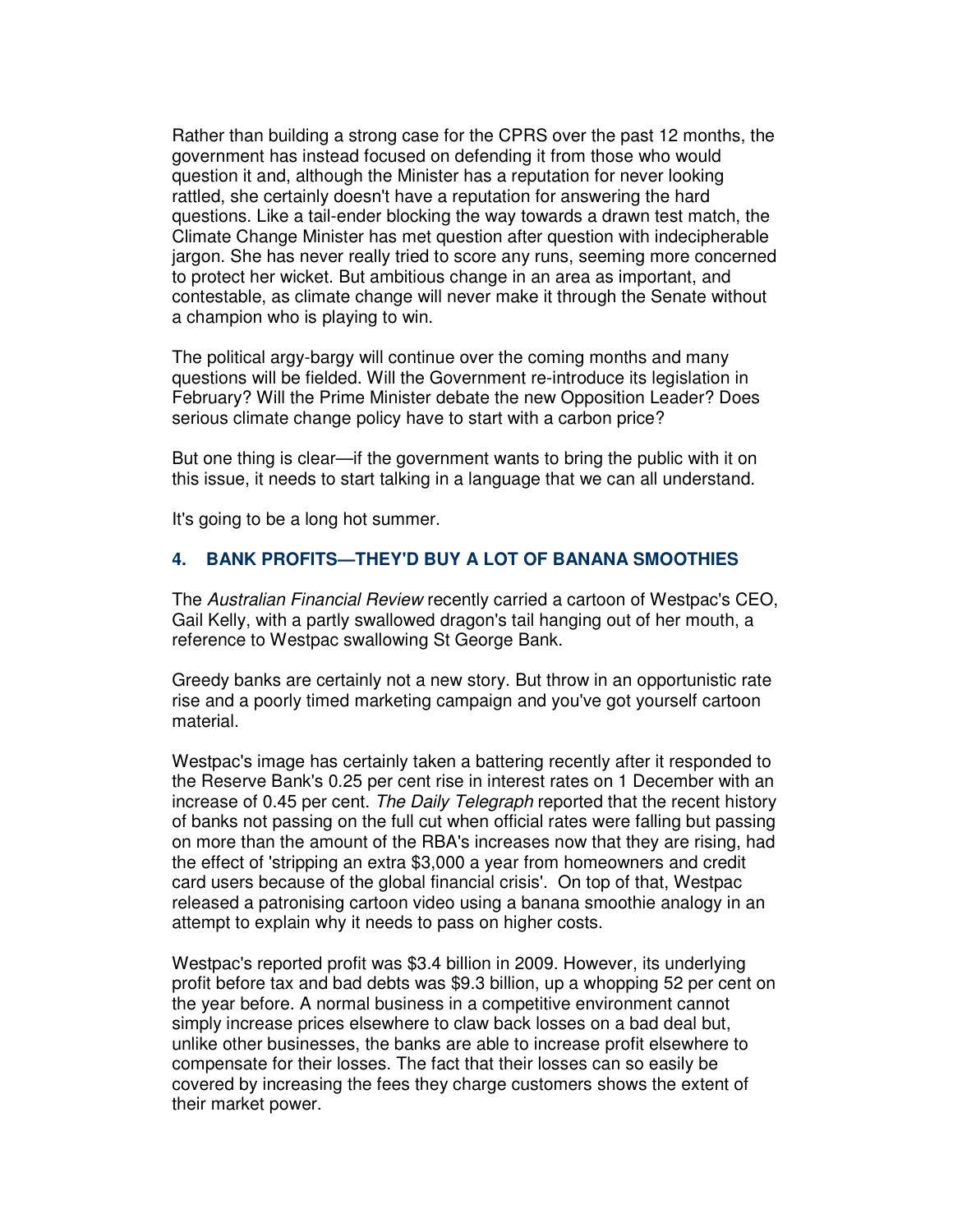In 2009, the underlying profits of the big four amounted to \$35.1 billion, or 2.9 per cent of the turnover of the Australian economy. For every dollar spent in Australia, three cents goes into bank profits.

The top four banks now control 76 per cent of all bank assets following the Commonwealth Bank's takeover of BankWest and Westpac's acquisition of St George. For Paul Keating, the implication was obvious:

 … in the end what they'll do is, working on the basis of never give suckers an even break, they'll simply put the margins up.

In the 1980s, the underlying profit of the big four was less than one per cent of the Australian economy. Since then, the banks have become more and more powerful, despite the history of Australian governments throwing competition at them with everything from the Commonwealth Bank early last century to the building societies, home-loan originators, foreign banks, and even the threat of nationalisation in the 1940s.

While their image may take a hit every now and then, the banks have never been so powerful, and that's what they're banking on.

#### **5. CHRISTMAS LEFTOVERS**

Next week most of us will be enjoying Christmas celebrations and family gettogethers, helped along with an abundance of food. The aftermath of those celebrations, however, is likely to be a lot of leftovers that end up in the bin. A recent Australia Institute survey found that 44 per cent of those surveyed agreed their household throws away a lot of food at Christmas time.

The Australia Institute has estimated that Australian households throw away \$5.1 billion of food each year, including \$1.1 billion in fruit and vegetables, almost as much in restaurant and takeaway food and \$872.5 million in meat and fish.

The research revealed that there are contradictions between concern about food waste and actual behaviour. So, planning a realistic shopping list and sticking to it is this year's Christmas challenge.

Tristram Stuart, the author of Waste: uncovering the global food scandal, has looked at food waste beyond the household. Stuart argues that when the food stock is greater than 130 per cent of a population's nutritional need, the surplus food is likely to end up as waste. In Australia, surplus food stock is upwards of 150 per cent, thus two in every fifteen apples will be wasted, two loaves of bread, two tins of tuna and so on.

At the same time one in eight children will be wanting this Christmas due to poverty.

Food waste is an economic, environmental and social issue. Households,